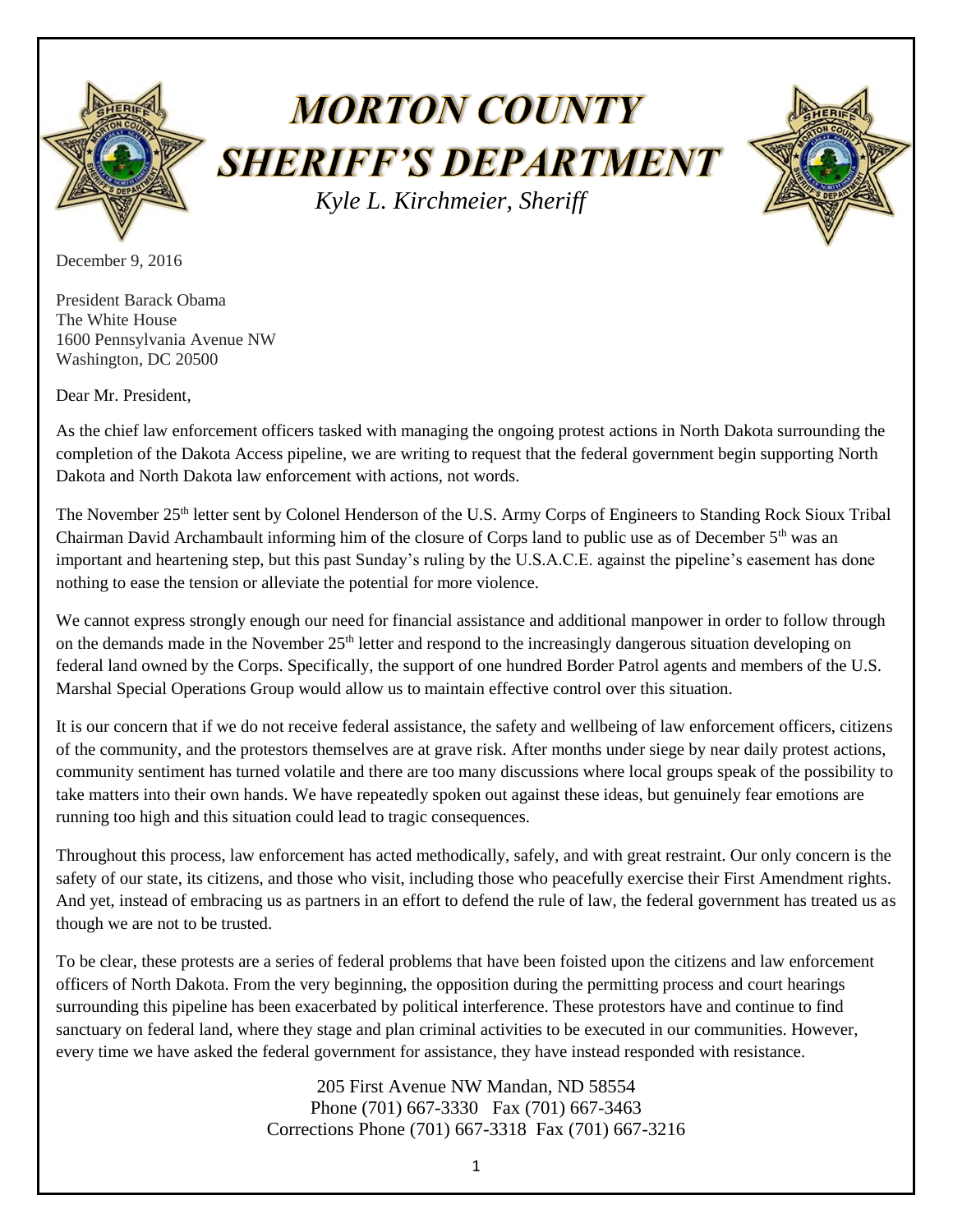## **MORTON COUNTY SHERIFF'S DEPARTMENT**  *Kyle L. Kirchmeier, Sheriff*

Despite this sweeping federal inaction, every time the offices of the U.S. Army Corps of Engineers are protested, who is asked to respond? Local law enforcement. When protestors take over the lobby of the William Guy federal building in Bismarck, who is asked to respond? Local law enforcement. Time and time again we have answered the call to come to the aid of the federal government. But when seeking a modicum of reciprocity, we have been completely and utterly abandoned.

The strength of this country has always come from the stability of our rule of law. A system which no ideology, political interference, or personal opinion is meant to influence. Unfortunately, we have seen just the opposite from our federal leaders during this trying time. It appears they are more responsive to social media rhetoric and misinformation than they are to facts and pleas for assistance from fellow law abiding government officials.

The federal government's response to the events in our community has been appalling, and it is abundantly clear they have no interest in helping the citizens of North Dakota. Frankly, our federal leaders should be ashamed of their lack of response to a dangerous crisis currently in progress on their own soil. Each day this lack of response continues only serves to empower criminal protestors and support lawlessness in the name of radical political agendas.

As our law enforcement officers are forced to spend countless days away from their families – missing holidays, birthdays, and anniversaries – the knowledge that the federal government could supply assistance, but refuses to do so, is unbelievably disheartening. Our officers are facing direct and overt threats, not just to themselves but to their families, and the lack of intervention or sympathy from the federal government is truly staggering.

But it is not just law enforcement who the federal government has abandoned, the true victims are the peaceful citizens of North Dakota. These are people whose right to simply move freely throughout their community – without fear of intimidation, harassment, and violence – is being infringed upon. Tasks as simple as going to the bank or allowing school children play outside during recess have become a daily trial for the local community here.

Despite our anger and frustration with federal officials in Washington DC, their local representatives, specifically U.S. Attorney Chris Myers and U.S. Marshal Paul Ward, have been tireless champions of our cause. They understand the dynamics of what is occurring within their community and have repeatedly communicated this through their chain of command, only to be met with resistance and contempt for their concerns.

Perhaps those individuals at the highest levels of our government who have repeatedly refused our requests for help should reread the oath of office they once took and recall who and what it is they swore to protect and defend. As law enforcement executives and North Dakotans, we will stand together to uphold the rule of law in our community, and will continue to do so regardless of your response or lack thereof.

Sincerely,

205 First Avenue NW Mandan, ND 58554 Phone (701) 667-3330 Fax (701) 667-3463 Corrections Phone (701) 667-3318 Fax (701) 667-3216